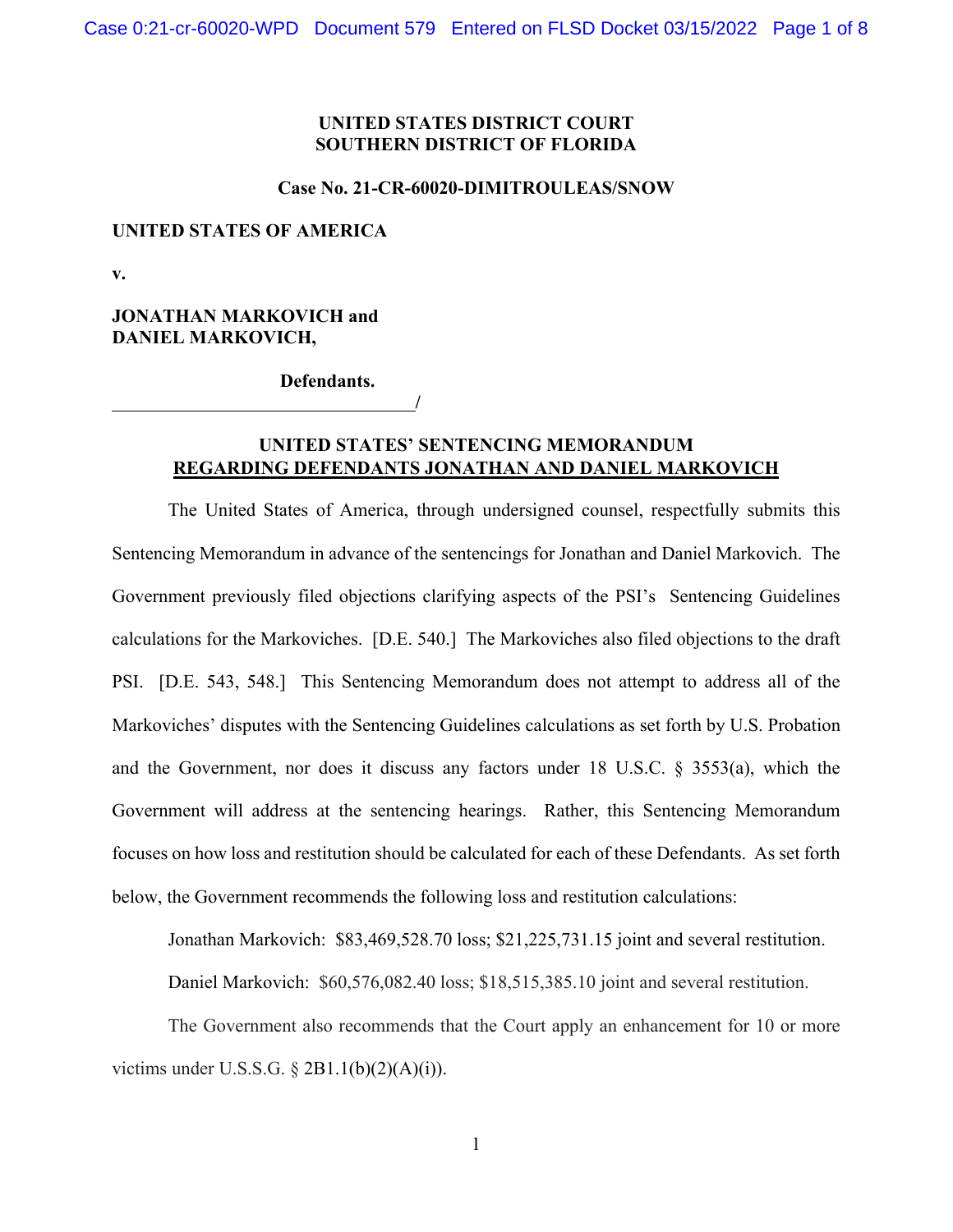As the Government explained in its objections to the PSIs, once these enhancements and loss amounts are figured into each Defendants' Guidelines calculations, J. Markovich's total offense level is 43, while D. Markovich's' total offense level is 40.

#### **LEGAL STANDARD**

Loss "is the greater of the actual loss or intended loss." U.S.S.G. at § 2B1.1, cmt. n.3(A). Because the amount of loss is often difficult to precisely determine, the Court's loss determination need only be a "reasonable estimate." *Id.* at § 2B1.1, cmt. n.3(C); *United States v. Medina*, 485 F. 3d 1291, 1304 (11th Cir. 2007). A reasonable estimate of the loss amount is appropriate because "often the amount of loss caused by fraud is difficult to determine accurately." *United States v. Miller*, 188 F. 3d 1312, 1317 (11th Cir. 1999). The Government has the burden of proving the loss amount by a preponderance of the evidence, which must be reliable and specific. *Medina*, 485 F. 3d at 1304. And the Court "is in a unique position to assess the evidence and estimate loss based upon that evidence," so its "loss determination is entitled to appropriate deference." *United States v. Campbell*, 765 F. 3d 1291, 1301 (11th Cir. 2014) (quoting § 2B1.1 cmt. n. 3(C)).<sup>1</sup>

In several instructive health care fraud cases, the Eleventh Circuit has approved the use of the amount billed to insurers to calculate intended loss. *See United States v. Duran*, 620 F. App'x 687, 690–91 (11th Cir. 2013) (finding that "using the amount billed to Medicare as an estimate for the amount of loss was reasonable" and rejecting defendants' argument that they could not have received the full amount billed, noting that "intended loss includes pecuniary harm that would have been impossible or unlikely to occur."); *United States v. Cruz-Natal*, 150 F. App'x 961, 964 (11th

<sup>1</sup> The Court can "base its loss determination on factual findings derived from, among other things, evidence heard during trial, undisputed statements in the PSI, or evidence presented during the sentencing hearing." *United States v. Bradley*, 644 F. 3d 1213, 1290 (11th Cir.) (quotation omitted).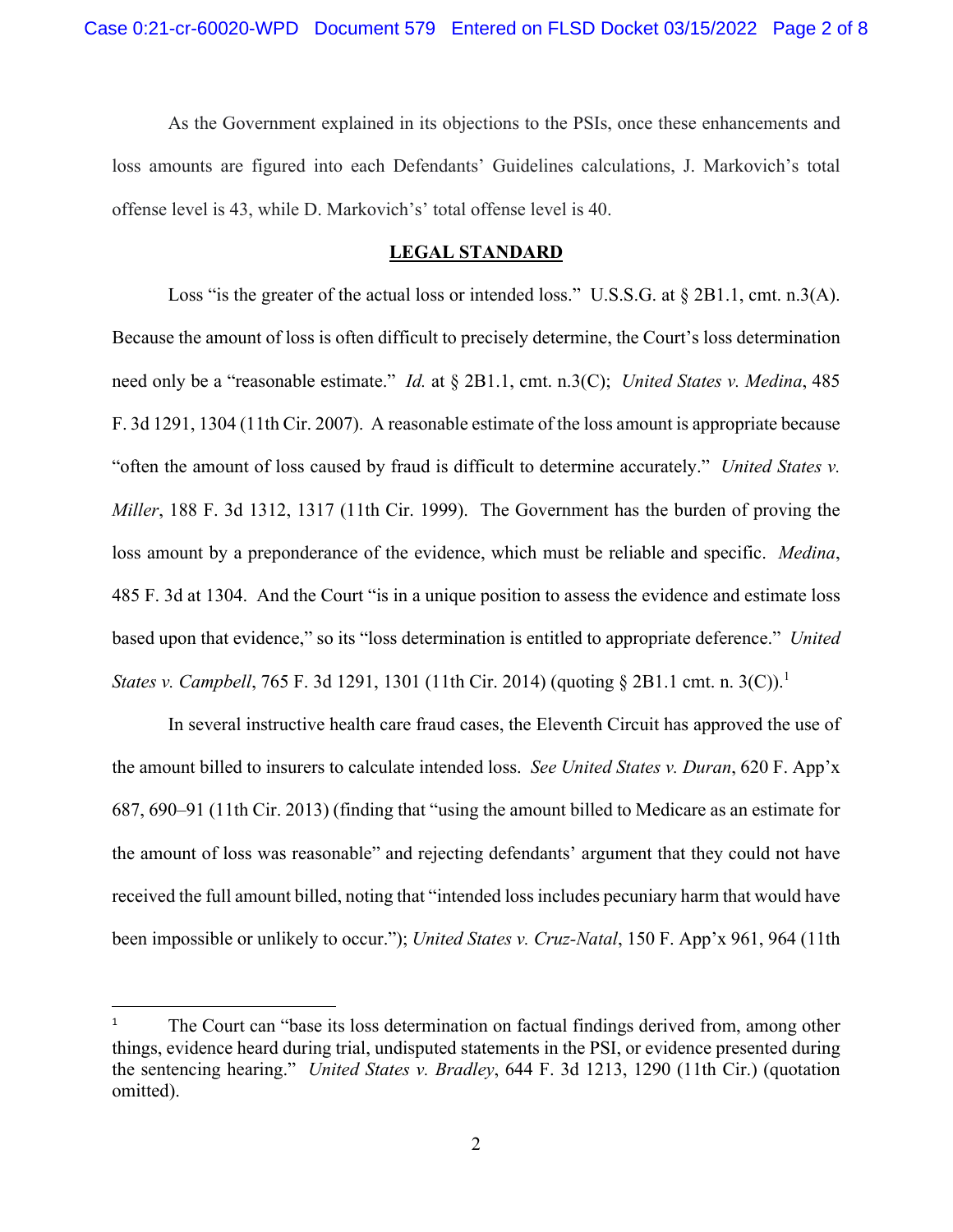Cir. 2005) (approving use of billed amount to calculate intended loss in Medicare fraud case "because the intended loss is easily calculated and greater than the actual loss").

This conclusion that the billed amount is the proper loss measurement is supported by the commentary to the Sentencing Guidelines, which specifies that when a defendant is convicted of a federal healthcare offense involving a government healthcare program, the aggregate dollar amount of fraudulent bills constitutes prima facie evidence of the amount of the intended loss, if not rebutted. *See* § 2B1.1 cmt. n.3(F)(viii); *see also United States v. Melgen*, 967 F.3d 1250, 1258 (11th Cir. 2020) (finding that the starting point for calculating the loss amount was the amount defendant sought in the fraudulent bills submitted to Medicare, and the district court did not err in concluding that defendant had failed to rebut the prima facie evidence of loss because defendant's arguments were based on "pure speculation" that some patients could have benefitted from the defendant's treatment). Although private insurers were the fraud victims in this case, the same reasoning supporting the use of the amount billed to determine intended loss applies here.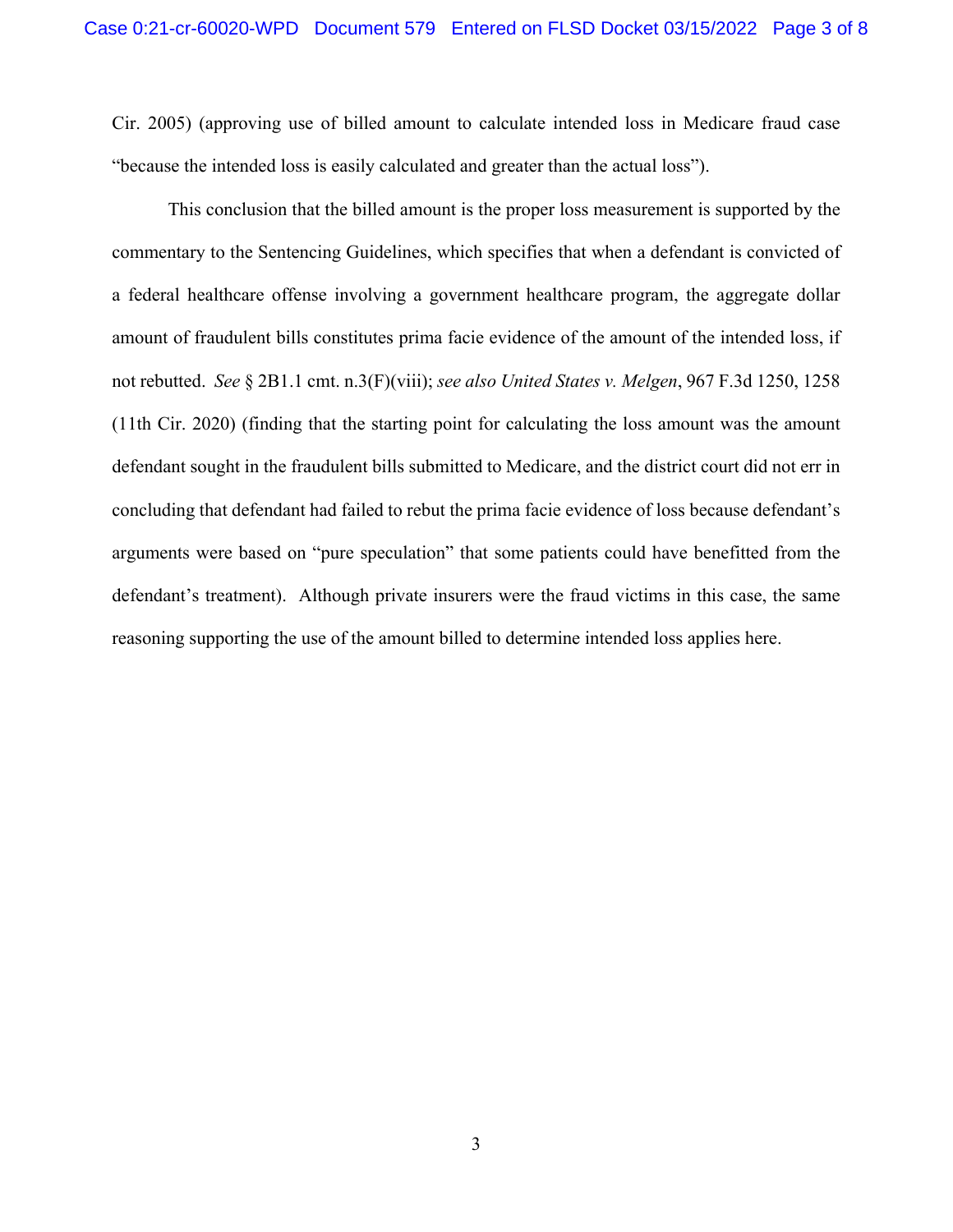### **ARGUMENT**

# **I. LOSS AND RESTITUTION CALCULATIONS.**

As the Government proved at trial, the total amount billed for Compass Detox, WAR, and associated providers to six of the insurance plans is as follows<sup>2</sup>:

| ENTITY <sup>3</sup>  | <b>TOTAL BILLED</b> | <b>TOTAL PAID</b> |
|----------------------|---------------------|-------------------|
| Compass Detox        | \$80,768,109.86     | \$24,687,180.18   |
| WAR                  | \$11,168,209.16     | \$2,291,426.93    |
| Lab Billings for     | \$19,356,385.87     | \$1,322,367.76    |
| Compass/WAR patients |                     |                   |
| <b>TOTAL</b>         | \$111,292,704.89    | \$28,300,974.87   |

Here, the intended loss (*i.e.*, the amount billed to insurance companies) exceeds the actual loss (*i.e.*, the amount paid by insurance companies). The Government did not argue at the Markoviches' trial that every dollar billed by Compass Detox and WAR was fraudulent. However, the Government proved that many patients were: frequently recycled between the two treatment centers; admitted to treatment (particularly detox) regardless of medical necessity; offered little to no therapy and treatment; placed in a treatment environment that undermined their ability to recover; were overmedicated to the point of sedation including by a "comfort drink" that defies both common sense and basic medical ethics; were billed for excessive urinalyses that were not used in treatment, and, were in many cases, incentivized to attend through illegal bribes. As Government Exhibit 702 at the Markoviches' trial showed,<sup>4</sup> the top 20 most utilized patients by billed amount alone account for a total of \$20.6 million in billing by Compass Detox, WAR, and the laboratories. Government Exhibit 111A at trial shows billing of approximately \$30.9 million

<sup>2</sup> *See* GX 701 which was filed electronically on the docket in redacted from and can be made available to the Court at the sentencing hearing if necessary..

<sup>3</sup> The Government excluded the chiropractic billing from this calculation.

<sup>4</sup> This exhibit was filed electronically on the docket in redacted form, and can be made available to the Court at the sentencing hearing if necessary. The same is true of GX 111A, GX 701, and GX 704, which are also cited herein.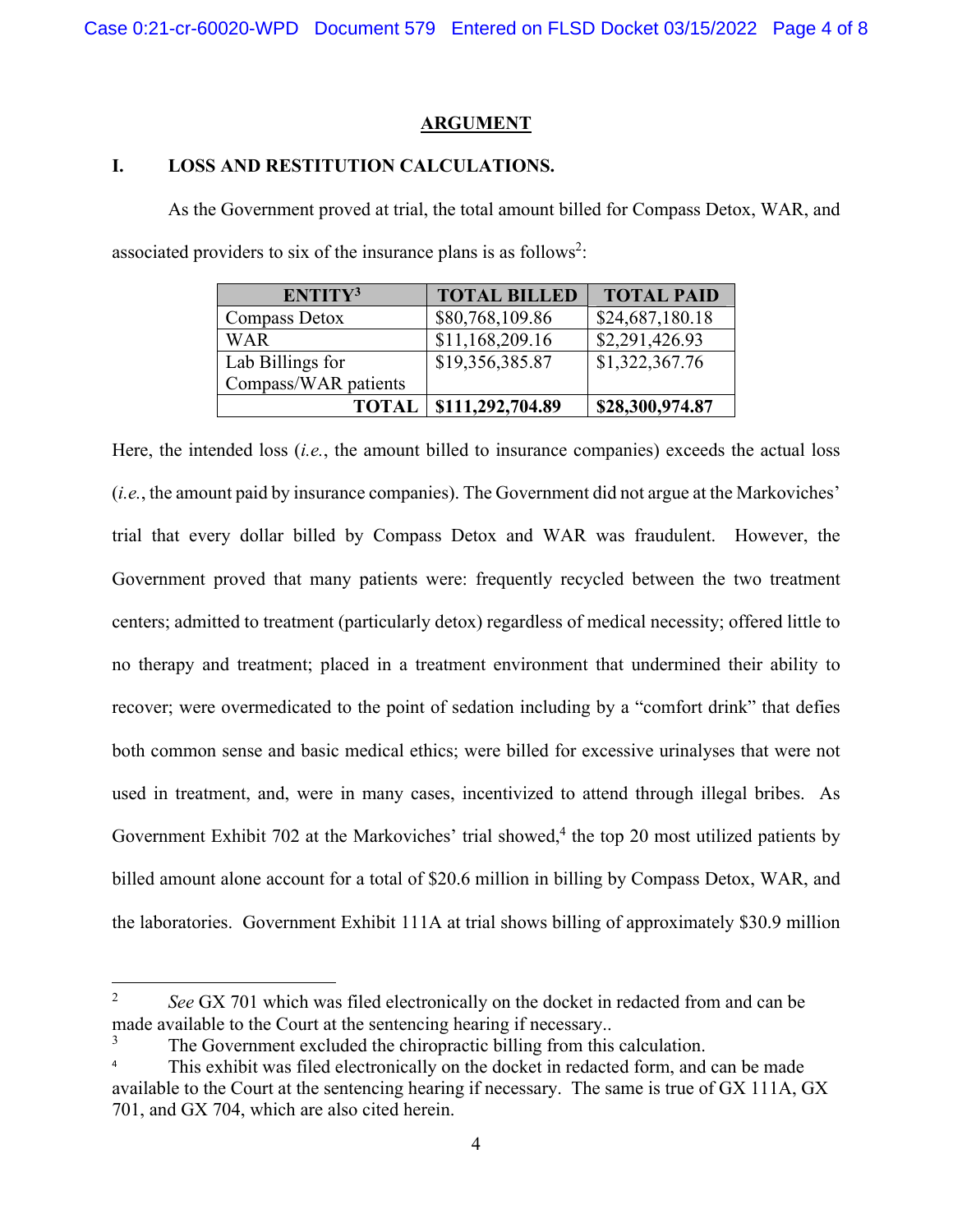for the patients that the Government proved (either through testimony or documentary evidence) were bribed to attend Compass Detox. And Government Exhibit 704 at trial showed that the recycled patients account for a vastly disproportionate share of billing, approximately \$73.2 million in billing (or 80% of total billing by Compass Detox and WAR).

In light of this evidence, the Government submits that loss is reasonably (indeed, conservatively) estimated at 75% of the amount billed to insurers. Restitution is therefore 75% of the amount that the insurers paid to these providers. Notably, this is the same methodology of loss calculation applied to co-defendant Drew Lieberman, who pled guilty to Count 1 of the indictment with a loss amount of approximately \$60.6 million, which is the adjusted billing by Compass Detox (the facility for which Dr. Lieberman served as chief medical officer). Thus, the Markoviches are being treated equitably when compared to other like defendants.

The adjusted billed and paid amounts that the Government submits as reasonable estimates of loss and restitution are reflected below.

| ENTITY <sup>5</sup>  | <b>LOSS</b><br>(ADJUSTED<br><b>BILLED</b><br><b>AMOUNT</b> ) | <b>RESTITUTION</b><br>(ADJUSTED<br><b>PAID</b><br><b>AMOUNT</b> ) |
|----------------------|--------------------------------------------------------------|-------------------------------------------------------------------|
| Compass Detox        | \$60,576,082.40                                              | \$18,515,385.10                                                   |
| <b>WAR</b>           | \$8,376,156.87                                               | \$17,18,570.1975                                                  |
| Lab Billings for     | \$14,517,289.40                                              | \$991,775.82                                                      |
| Compass/WAR patients |                                                              |                                                                   |
| <b>TOTAL</b>         | \$83,469,528.70                                              | \$21,225,731.15                                                   |

As the Government proved at trial, Jonathan Markovich owned and controlled Compass Detox and WAR, and had kickback relationships with outside laboratories. The loss amount for Jonathan

5

The Government excludes the chiropractic billing.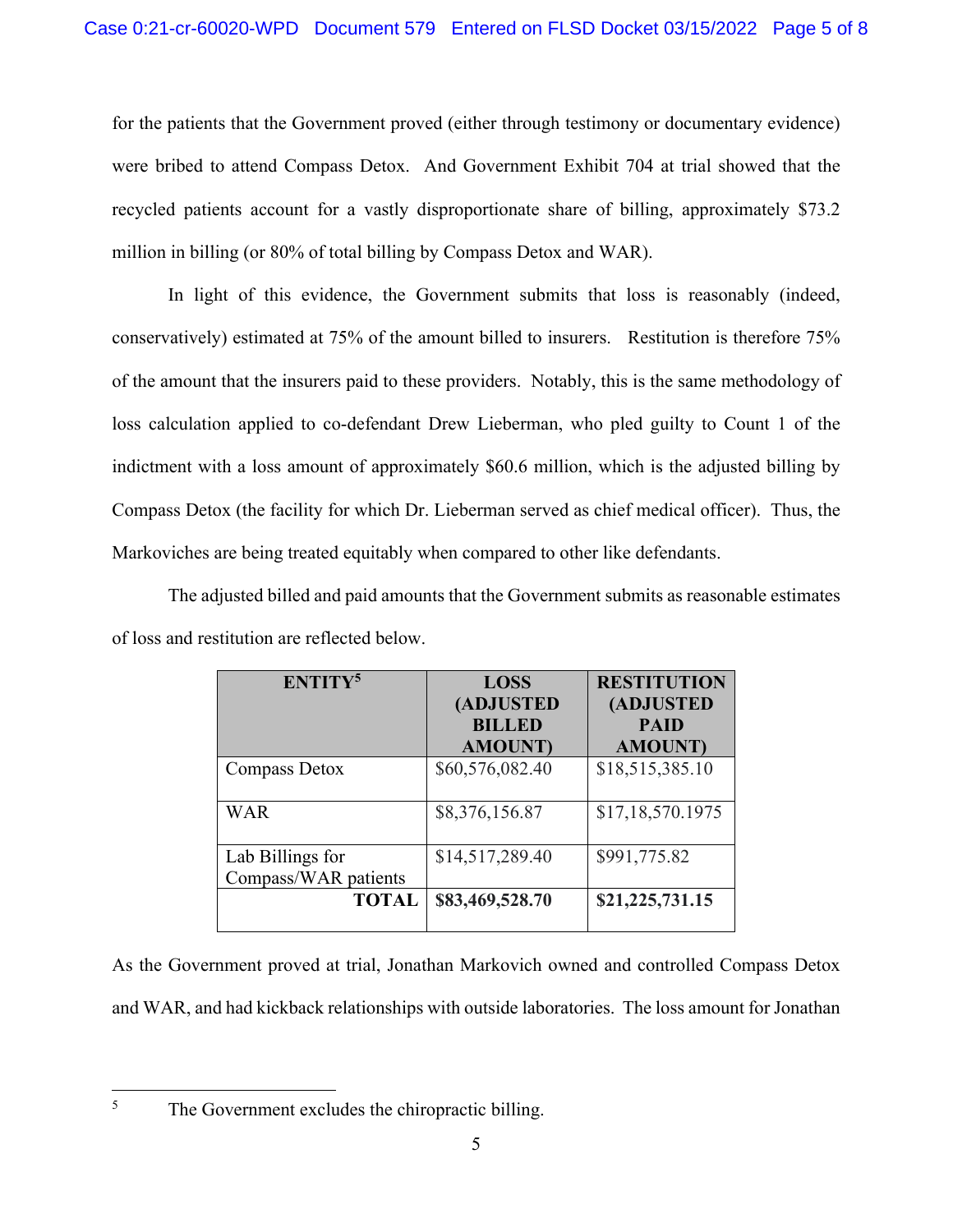Markovich should include billing by both facilities, as well as the laboratories. Therefore, the Government recommends that Jonathan Markovich's loss be calculated as \$83,469,528.70, and his restitution amount be set at \$21,225,731.15, joint and several with his co-conspirators.

By contrast, Daniel Markovich was the CEO and Compliance Officer of Compass Detox. He was not employed by WAR and did not participate in the kickback relationships with laboratories. Daniel Markovich's loss and restitution calculations should therefore be limited to billing by Compass Detox, just as they were for Dr. Lieberman. The Government recommends that Daniel Markovich's loss be calculated at \$60,576,082.40, and his restitution amount be set at \$18,515,385.10, joint and several with his co-conspirators.

# **II. THE 10 OR MORE VICTIMS ENHANCEMENT APPLIES TO BOTH DEFENDANTS.**

Finally, as to the enhancement under U.S.S.G. § 2B1.1(b)(2)(A)(i)) for 10 or more victims, the Government attaches as Exhibit E a list of insurance companies that paid Compass Detox or WAR based on banking records put in evidence in the Markoviches' trial. While the Government did not present billing data for every one of these insurers at trial, the banking records show payments from these insurers to Compass Detox and WAR and the Government presented evidence of widespread health care fraud committed by the Markoviches. For this reason, this enhancement was included in both Dr. Lieberman and Christopher Garnto's plea agreements.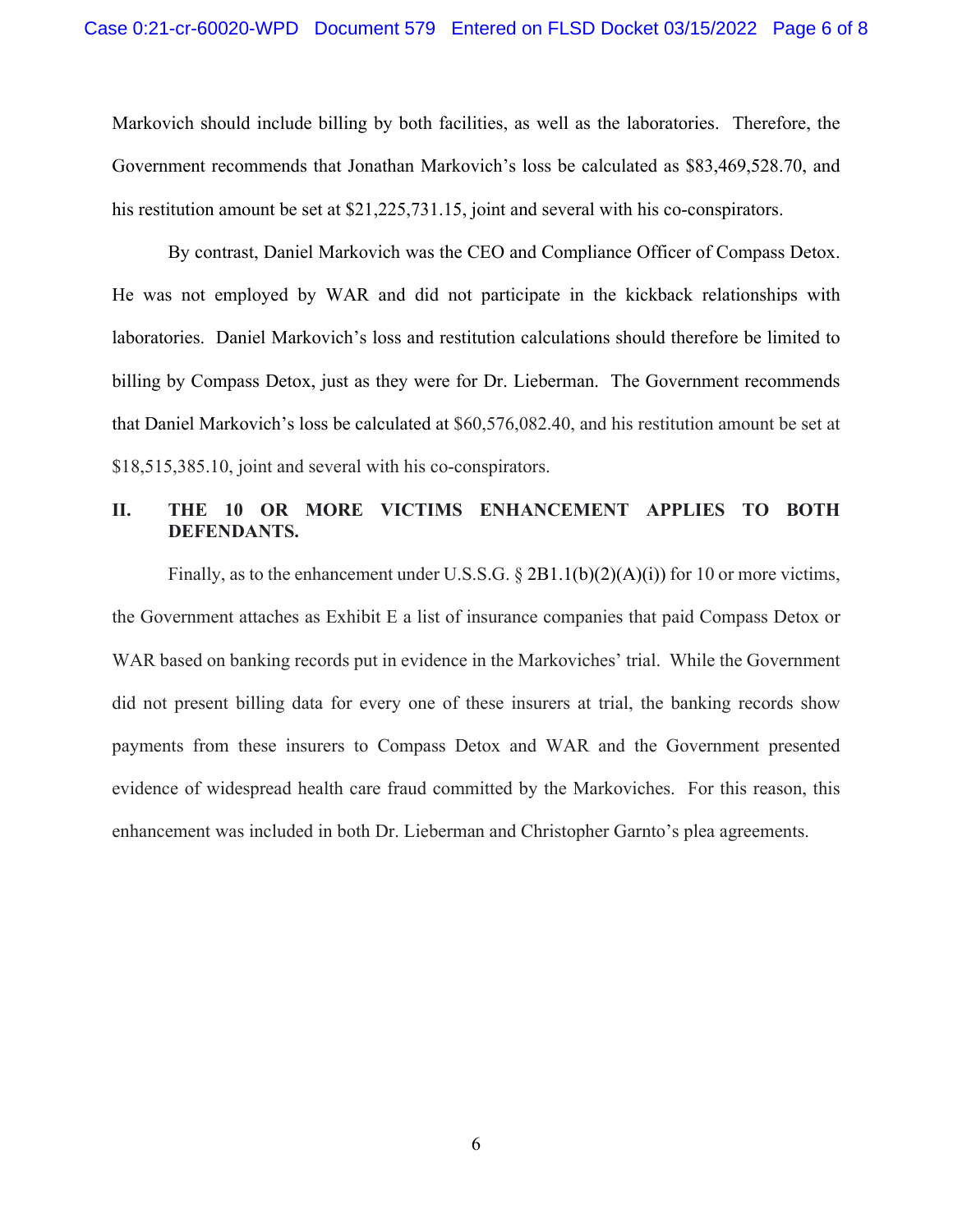Case 0:21-cr-60020-WPD Document 579 Entered on FLSD Docket 03/15/2022 Page 7 of 8

#### **CONCLUSION**

 For the foregoing reasons, the Government respectfully recommends that Jonathan Markovich's loss be calculated as \$83,469,528.70, and restitution be calculated as \$21,225,731.15, joint and several with his co-conspirators. The Government recommends that Daniel Markovich's loss be calculated as \$60,576,082.40, and restitution be calculated as \$18,515,385.10, joint and several with his co-conspirators. And the Government recommends that the Court apply an enhancement for 10 or more victims under U.S.S.G.  $\S 2B1.1(b)(2)(A)(i)$ .

Dated: March 15, 2022 Respectfully submitted,

 JUAN ANTONIO GONZALEZ UNITED STATES ATTORNEY SOUTHERN DISTRICT OF FLORIDA

 JOSEPH S. BEEMSTERBOER ACTING CHIEF, FRAUD SECTION CRIMINAL DIVISION DEPARTMENT OF JUSTICE

By: */s/ Jamie de Boer* JAMES V. HAYES (FL Bar # A5501717) Senior Litigation Counsel JAMIE DE BOER (FL Bar # A5502601) ANDREA SAVDIE (FL Bar # A5502799) Trial Attorneys United States Department of Justice Criminal Division, Fraud Section 1400 New York Avenue, N.W. Washington, D.C. 20005 Telephone: (202) 774-4276 (Hayes) Telephone: (202) 304-6801 (de Boer) Telephone: (202) 262-6453 (Savdie) James.Hayes@usdoj.gov Jamie.DeBoer@usdoj.gov Andrea.Savdie@usdoj.gov